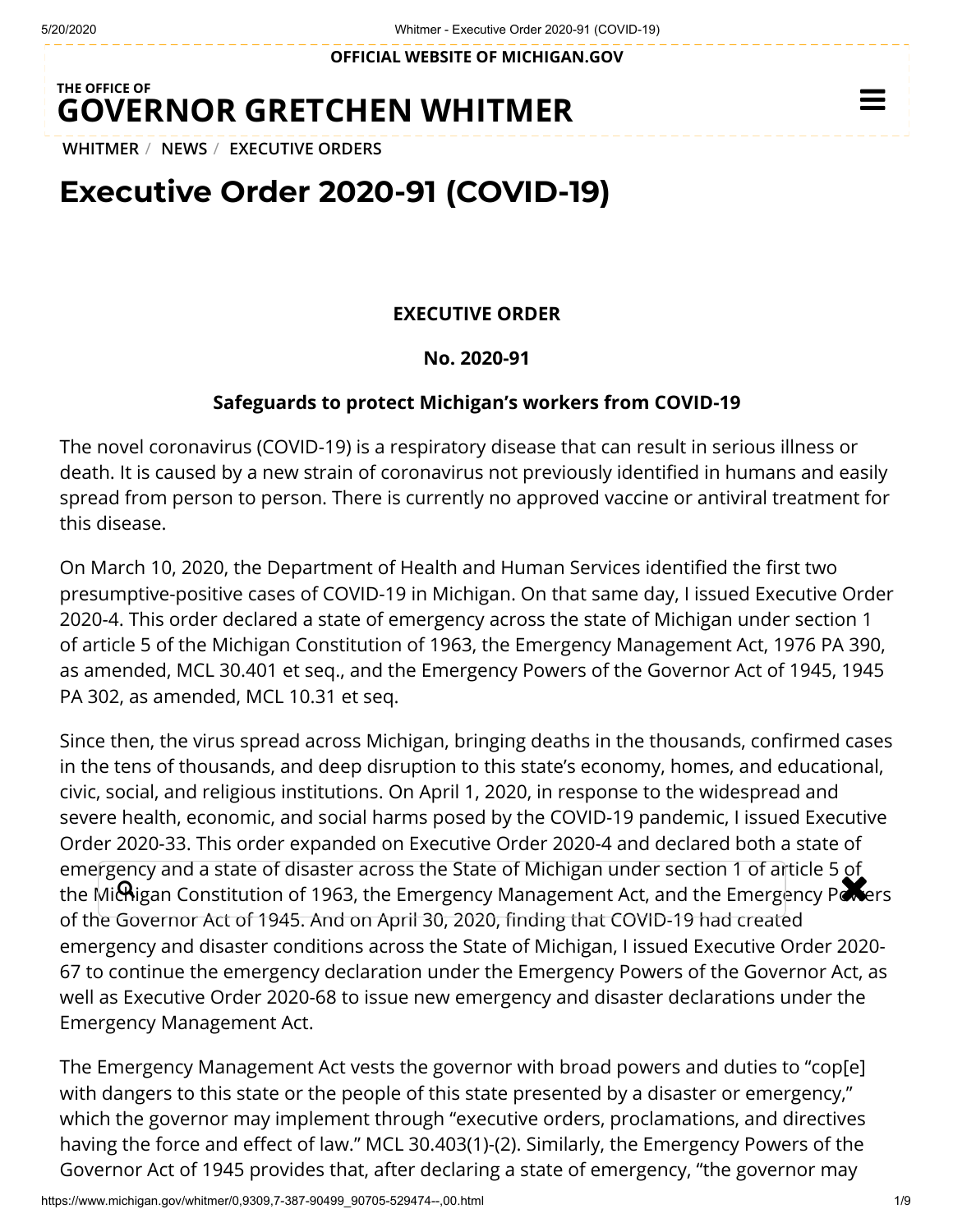promulgate reasonable orders, rules, and regulations as he or she considers necessary to protect life and property or to bring the emergency situation within the affected area under control." MCL 10.31(1).

To suppress the spread of COVID-19, to prevent the state's health care system from being overwhelmed, to allow time for the production of critical test kits, ventilators, and personal protective equipment, to establish the public health infrastructure necessary to contain the spread of infection, and to avoid needless deaths, it is reasonable and necessary to direct residents to remain at home or in their place of residence to the maximum extent feasible. To that end, on March 23, 2020, I issued Executive Order 2020-21, ordering all people in Michigan to stay home and stay safe. In Executive Orders 2020-42, 2020-59, 2020-70, and 2020-77, I extended that initial order, modifying its scope as needed and appropriate to match the everchanging circumstances presented by this pandemic.

The measures put in place by these executive orders have been effective: the number of new confirmed cases each day has started to drop. Although the virus remains aggressive and persistent—on May 17, 2020, Michigan reported 51,142 confirmed cases and 4,891 deaths—the strain on our health care system has begun to relent, even as our testing capacity has increased. We have now begun the process of gradually resuming in-person work and activities that were temporarily suspended under my prior orders. In so doing, however, we must move with care, patience, and vigilance, recognizing the grave harm that this virus continues to inflict on our state and how quickly our progress in suppressing it can be undone.

In particular, businesses must do their part to protect their employees, their patrons, and their communities. Many businesses have already done so by implementing robust safeguards to prevent viral transmission. But we can and must do more: no one should feel unsafe at work. With this order, I am creating an enforceable set of workplace standards that apply to all businesses across the state. These standards will have the force and effect of agency rules and will be vigorously enforced by the agencies that oversee compliance with other health-andsafety rules. Any failure to abide by the rules will also constitute a failure to provide a workplace that is free from recognized hazards within the meaning of the Michigan Occupational Safety and Health Act, MCL 408.1011.

Acting under the Michigan Constitution of 1963 and Michigan law, I order the following:  $\bigotimes$ 



- 1. All businesses or operations that are permitted to require their employees to leave the homes or residences for work under Executive Order 2020-92, and any order that follows it, must, at a minimum:
	- a. Develop a COVID-19 preparedness and response plan, consistent with recommendations in Guidance on Preparing Workplaces for COVID-19, developed by the Occupational Health and Safety Administration and available **[here](https://www.osha.gov/Publications/OSHA3990.pdf)**. By June 1, 2020, or within two weeks of resuming in-person activities, whichever is later, a business's or operation's plan must be made readily available to employees, labor unions, and customers, whether via website, internal network, or by hard copy.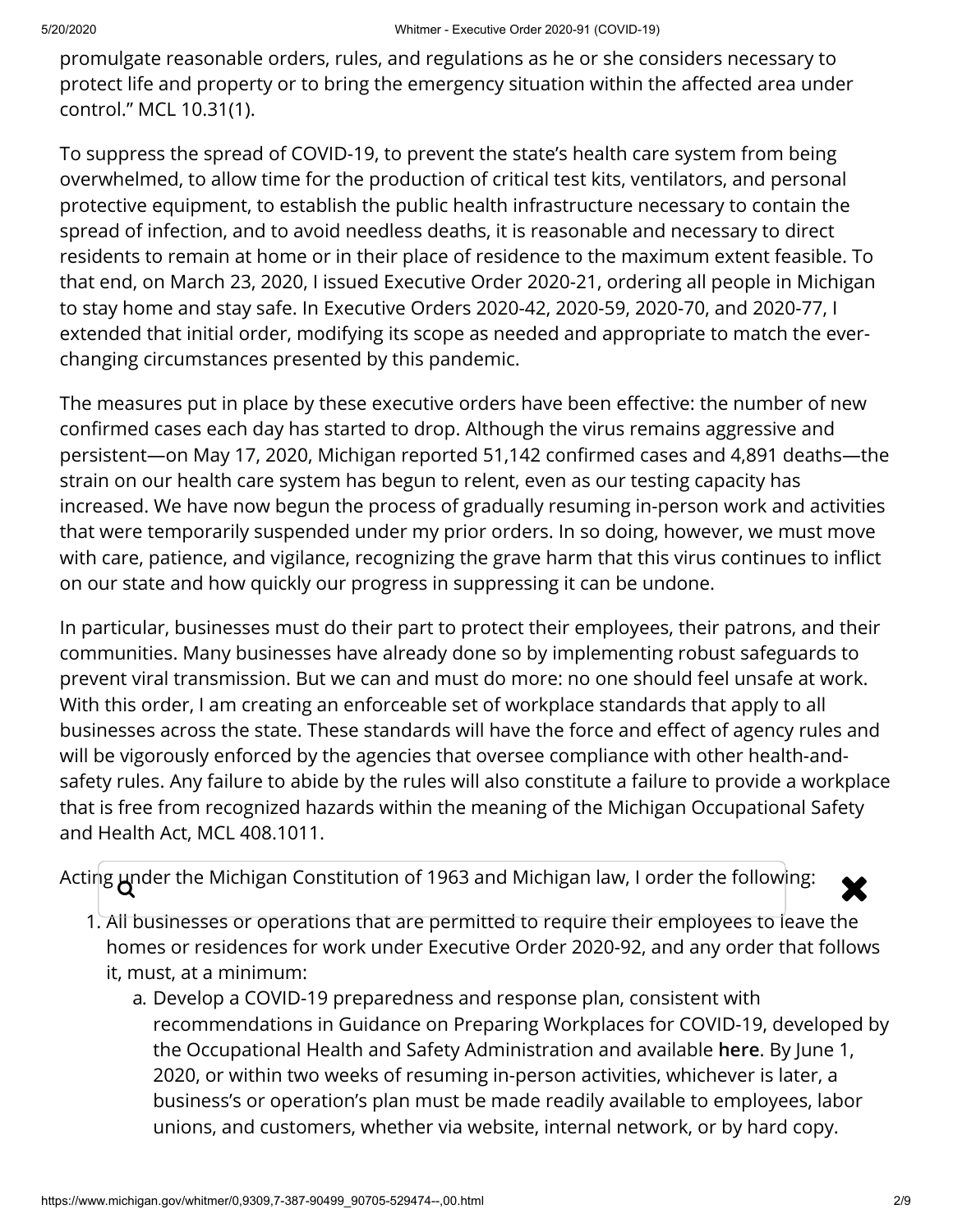- b. Designate one or more worksite supervisors to implement, monitor, and report on the COVID-19 control strategies developed under subsection (a). The supervisor must remain on-site at all times when employees are present on site. An on-site employee may be designated to perform the supervisory role.
- c. Provide COVID-19 training to employees that covers, at a minimum:
	- 1. Workplace infection-control practices.
	- 2. The proper use of personal protective equipment.
	- 3. Steps the employee must take to notify the business or operation of any symptoms of COVID-19 or a suspected or confirmed diagnosis of COVID-19.
	- 4. How to report unsafe working conditions.
- d. Conduct a daily entry self-screening protocol for all employees or contractors entering the workplace, including, at a minimum, a questionnaire covering symptoms and suspected or confirmed exposure to people with possible COVID-19.
- e. Keep everyone on the worksite premises at least six feet from one another to the maximum extent possible, including through the use of ground markings, signs, and physical barriers, as appropriate to the worksite.
- f. Provide non-medical grade face coverings to their employees, with supplies of N95 masks and surgical masks reserved, for now, for health care professionals, first responders (e.g., police officers, fire fighters, paramedics), and other critical workers.
- g. Require face coverings to be worn when employees cannot consistently maintain six feet of separation from other individuals in the workplace, and consider face shields when employees cannot consistently maintain three feet of separation from other individuals in the workplace.
- h. Increase facility cleaning and disinfection to limit exposure to COVID-19, especially on high-touch surfaces (e.g., door handles), paying special attention to parts, products, and shared equipment (e.g., tools, machinery, vehicles).
- i. Adopt protocols to clean and disinfect the facility in the event of a positive COVID-19 case in the workplace.
- j. Make cleaning supplies available to employees upon entry and at the worksite and provide time for employees to wash hands frequently or to use hand sanitizer.
- k. When an employee is identified with a confirmed case of COVID-19, within 24 hours, notify both:
- 1. The local public health department, and
- $\alpha$  and the local public health department, and any have come into contact with  $\alpha$  . Any co-workers, contractors, or suppliers who may have come into contact with the person with a confirmed case of COVID-19.
	- l. Follow Executive Order 2020-36, and any executive orders that follow it, that prohibit discharging, disciplining, or otherwise retaliating against employees who stay home or who leave work when they are at particular risk of infecting others with COVID-19.
- m. Establish a response plan for dealing with a confirmed infection in the workplace, including protocols for sending employees home and for temporary closures of all or part of the worksite to allow for deep cleaning.
- n. Restrict business-related travel for employees to essential travel only.
- o. Encourage employees to use personal protective equipment and hand sanitizer on public transportation.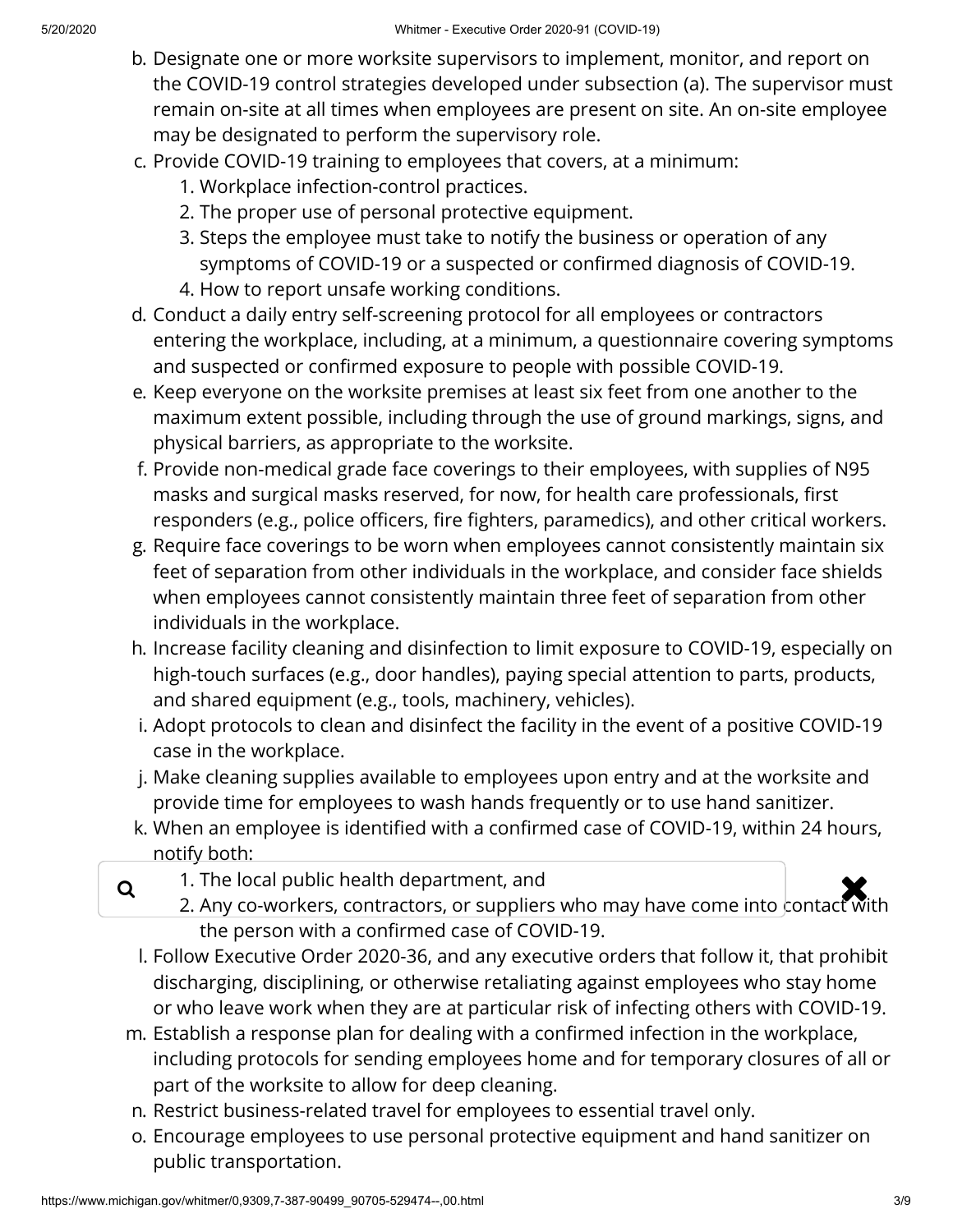- p. Promote remote work to the fullest extent possible.
- q. Adopt any additional infection-control measures that are reasonable in light of the work performed at the worksite and the rate of infection in the surrounding community.
- 2. Businesses or operations whose work is primarily and traditionally performed outdoors must:
	- a. Prohibit gatherings of any size in which people cannot maintain six feet of distance from one another.
	- b. Limit in-person interaction with clients and patrons to the maximum extent possible, and bar any such interaction in which people cannot maintain six feet of distance from one another.
	- c. Provide and require the use of personal protective equipment such as gloves, goggles, face shields, and face coverings, as appropriate for the activity being performed.
	- d. Adopt protocols to limit the sharing of tools and equipment to the maximum extent possible and to ensure frequent and thorough cleaning and disinfection of tools, equipment, and frequently touched surfaces.
- 3. Businesses or operations in the construction industry must:
	- a. Conduct a daily entry screening protocol for employees, contractors, suppliers, and any other individuals entering a worksite, including a questionnaire covering symptoms and suspected or confirmed exposure to people with possible COVID-19, together with, if possible, a temperature screening.
	- b. Create dedicated entry point(s) at every worksite, if possible, for daily screening as provided in sub-provision (b) of this section, or in the alternative issue stickers or other indicators to employees to show that they received a screening before entering the worksite that day.
	- c. Provide instructions for the distribution of personal protective equipment and designate on-site locations for soiled face coverings.
	- d. Require the use of work gloves where appropriate to prevent skin contact with contaminated surfaces.
	- e. Identify choke points and high-risk areas where employees must stand near one another (such as hallways, hoists and elevators, break areas, water stations, and
	- $\alpha$  buses) and control their access and use (including through physical barriers) so that  $\alpha$ social distancing is maintained.
		- f. Ensure there are sufficient hand-washing or hand-sanitizing stations at the worksite to enable easy access by employees.
		- g. Notify contractors (if a subcontractor) or owners (if a contractor) of any confirmed COVID-19 cases among employees at the worksite.
		- h. Restrict unnecessary movement between project sites.
		- i. Create protocols for minimizing personal contact upon delivery of materials to the worksite.
- 4. Manufacturing facilities must:
	- a. Conduct a daily entry screening protocol for employees, contractors, suppliers, and any other individuals entering the facility, including a questionnaire covering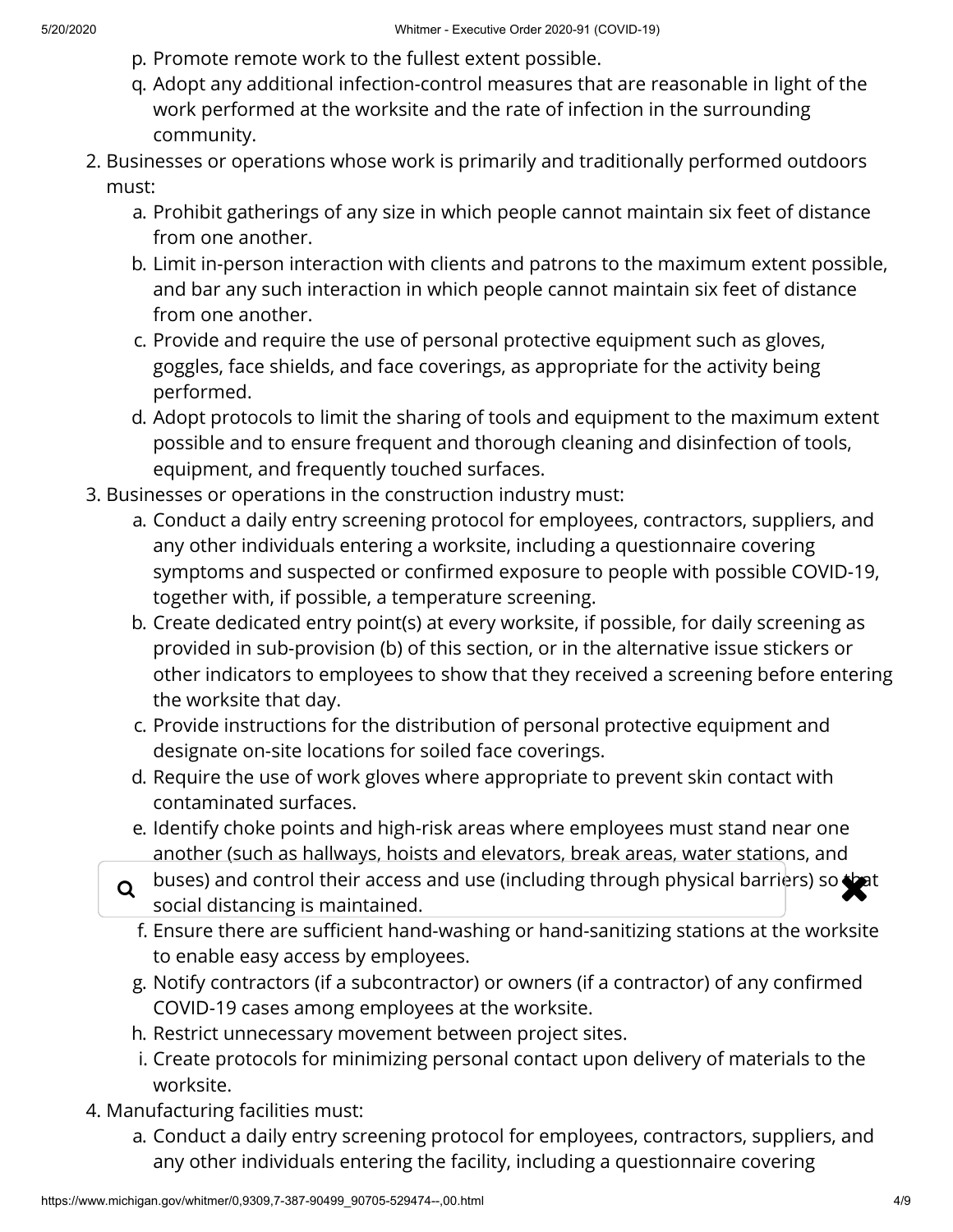symptoms and suspected or confirmed exposure to people with possible COVID-19, together with temperature screening as soon as no-touch thermometers can be obtained.

- b. Create dedicated entry point(s) at every facility for daily screening as provided in subprovision (a) of this section, and ensure physical barriers are in place to prevent anyone from bypassing the screening.
- c. Suspend all non-essential in-person visits, including tours.
- d. Train employees on, at a minimum:
	- 1. Routes by which the virus causing COVID-19 is transmitted from person to person.
	- 2. Distance that the virus can travel in the air, as well as the time it remains viable in the air and on environmental surfaces.
	- 3. The use of personal protective equipment, including the proper steps for putting it on and taking it off.
- e. Reduce congestion in common spaces wherever practicable by, for example, closing salad bars and buffets within cafeterias and kitchens, requiring individuals to sit at least six feet from one another, placing markings on the floor to allow social distancing while standing in line, offering boxed food via delivery or pick-up points, and reducing cash payments.
- f. Implement rotational shift schedules where possible (e.g., increasing the number of shifts, alternating days or weeks) to reduce the number of employees in the facility at the same time.
- g. Stagger meal and break times, as well as start times at each entrance, where possible.
- h. Install temporary physical barriers, where practicable, between work stations and cafeteria tables.
- i. Create protocols for minimizing personal contact upon delivery of materials to the facility.
- j. Adopt protocols to limit the sharing of tools and equipment to the maximum extent possible.
- k. Ensure there are sufficient hand-washing or hand-sanitizing stations at the worksite to enable easy access by employees, and discontinue use of hand dryers.
- $\alpha$  l. Notify plant leaders and potentially exposed individuals upon identification of a<br>nositive case of COVID-19 in the facility, as well as maintain a central log for positive case of COVID-19 in the facility, as well as maintain a central log for symptomatic employees or employees who received a positive test for COVID-19.
- m. Send potentially exposed individuals home upon identification of a positive case of COVID-19 in the facility.
- n. Require employees to self-report to plant leaders as soon as possible after developing symptoms of COVID-19.
- o. Shut areas of the manufacturing facility for cleaning and disinfection, as necessary, if an employee goes home because he or she is displaying symptoms of COVID-19.
- 5. Research laboratories, but not laboratories that perform diagnostic testing, must:
	- a. Assign dedicated entry point(s) and/or times into lab buildings.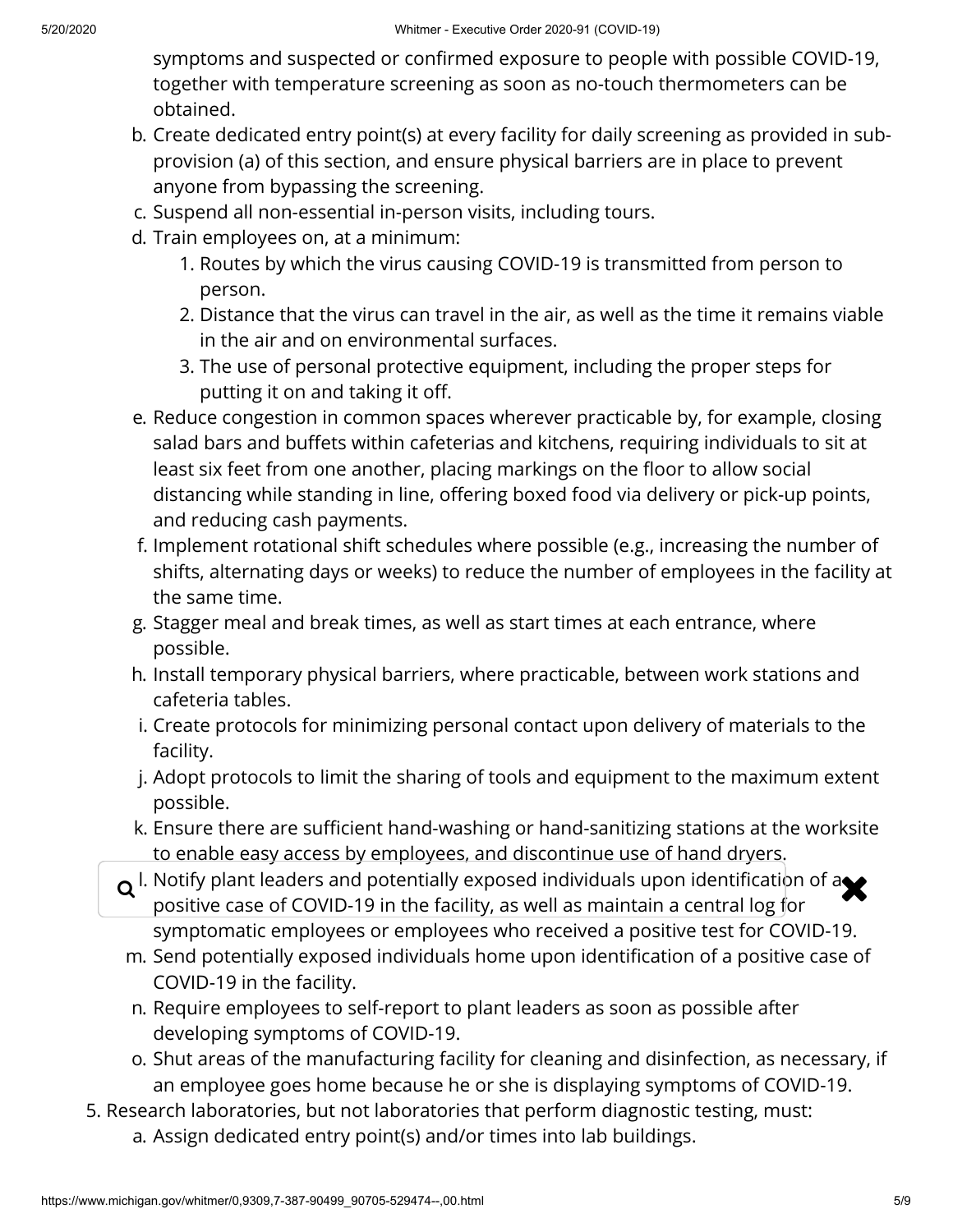- b. Conduct a daily entry screening protocol for employees, contractors, suppliers, and any other individuals entering a worksite, including a questionnaire covering symptoms and suspected or confirmed exposure to people with possible COVID-19, together with, if possible, a temperature screening.
- c. Create protocols and/or checklists as necessary to conform to the facility's COVID-19 preparedness and response plan under section 1(a).
- d. Suspend all non-essential in-person visitors (including visiting scholars and undergraduate students) until further notice.
- e. Establish and implement a plan for distributing face coverings.
- f. Limit the number of people per square feet of floor space permitted in a particular laboratory at one time.
- g. Close open workspaces, cafeterias, and conference rooms.
- h. As necessary, use tape on the floor to demarcate socially distanced workspaces and to create one-way traffic flow.
- i. Require all office and dry lab work to be conducted remotely.
- j. Minimize the use of shared lab equipment and shared lab tools and create protocols for disinfecting lab equipment and lab tools.
- k. Provide disinfecting supplies and require employees to wipe down their work stations at least twice daily.
- l. Implement an audit and compliance procedure to ensure that cleaning criteria are followed.
- m. Establish a clear reporting process for any symptomatic individual or any individual with a confirmed case of COVID-19, including the notification of lab leaders and the maintenance of a central log.
- n. Clean and disinfect the work site when an employee is sent home with symptoms or with a confirmed case of COVID-19.
- o. Send any potentially exposed co-workers home if there is a positive case in the facility.
- p. Restrict all non-essential travel, including in-person conference events
- 6. Retail stores that are open for in-store sales must:
	- a. Create communications material for customers (e.g., signs or pamphlets) to inform them of changes to store practices and to explain the precautions the store is taking

to prevent infection.

- $\alpha$  to prevent infection.<br>b. Establish lines to regulate entry in accordance with subsection (c) of this section, with markings for patrons to enable them to stand at least six feet apart from one another while waiting. Stores should also explore alternatives to lines, including by allowing customers to wait in their cars for a text message or phone call, to enable social distancing and to accommodate seniors and those with disabilities.
	- c. Adhere to the following restrictions:
		- 1. For stores of less than 50,000 square feet of customer floor space, must limit the number of people in the store (including employees) to 25% of the total occupancy limits established by the State Fire Marshal or a local fire marshal. Stores of more than 50,000 square feet must: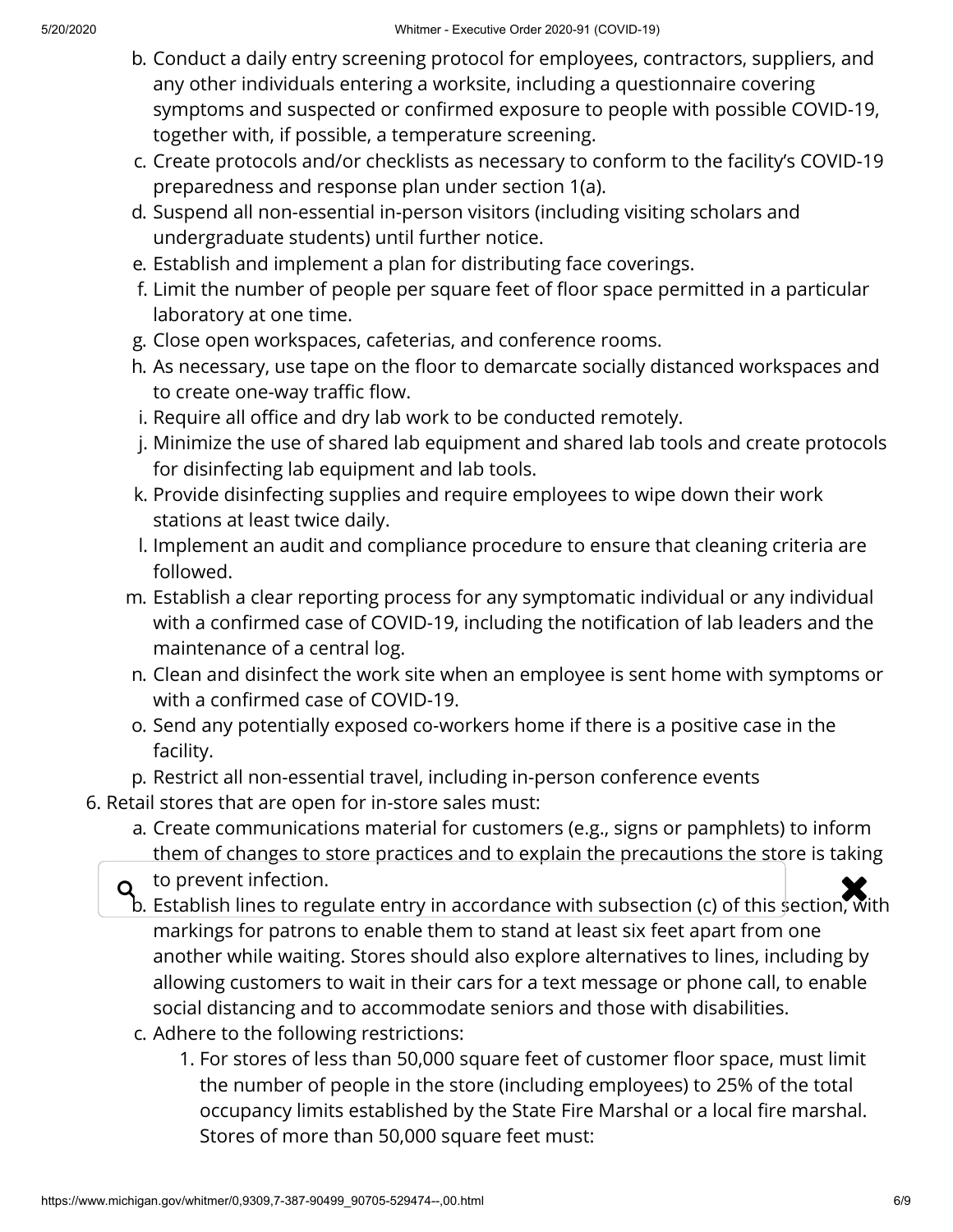- A. Limit the number of customers in the store at one time (excluding employees) to 4 people per 1,000 square feet of customer floor space.
- B. Create at least two hours per week of dedicated shopping time for vulnerable populations, which for purposes of this order are people over 60, pregnant women, and those with chronic conditions like heart disease, diabetes, and lung disease.
- 2. The director of the Department of Health and Human Services is authorized to issue an emergency order varying the capacity limits described in this subsection as necessary to protect the public health.
- d. Post signs at store entrance(s) instructing customers of their legal obligation to wear a face covering when inside the store.
- e. Post signs at store entrance(s) informing customers not to enter if they are or have recently been sick.
- f. Design spaces and store activities in a manner that encourages employees and customers to maintain six feet of distance from one another.
- g. Install physical barriers at checkout or other service points that require interaction, including plexiglass barriers, tape markers, or tables, as appropriate.
- h. Establish an enhanced cleaning and sanitizing protocol for high-touch areas like restrooms, credit-card machines, keypads, counters, shopping carts, and other surfaces.
- i. Train employees on:
	- 1. Appropriate cleaning procedures, including training for cashiers on cleaning between customers.
	- 2. How to manage symptomatic customers upon entry or in the store.
- j. Notify employees if the employer learns that an individual (including a customer or supplier) with a confirmed case of COVID-19 has visited the store.
- k. Limit staffing to the minimum number necessary to operate.
- 7. Offices must:
	- a. Assign dedicated entry point(s) for all employees to reduce congestion at the main entrance.
	- b. Provide visual indicators of appropriate spacing for employees outside the building in case of congestion.
	- $Q^c$ . Take steps to reduce entry congestion and to ensure the effectiveness of screening<br>(e.g., by staggering start times, adopting a rotational schedule in only half of (e.g., by staggering start times, adopting a rotational schedule in only half of employees are in the office at a particular time).
		- d. Require face coverings in shared spaces, including during in-person meetings and in restrooms and hallways.
		- e. Increase distancing between employees by spreading out workspaces, staggering workspace usage, restricting non-essential common space (e.g., cafeterias), providing visual cues to guide movement and activity (e.g., restricting elevator capacity with markings, locking conference rooms).
		- f. Turn off water fountains.
		- g. Prohibit social gatherings and meetings that do not allow for social distancing or that create unnecessary movement through the office.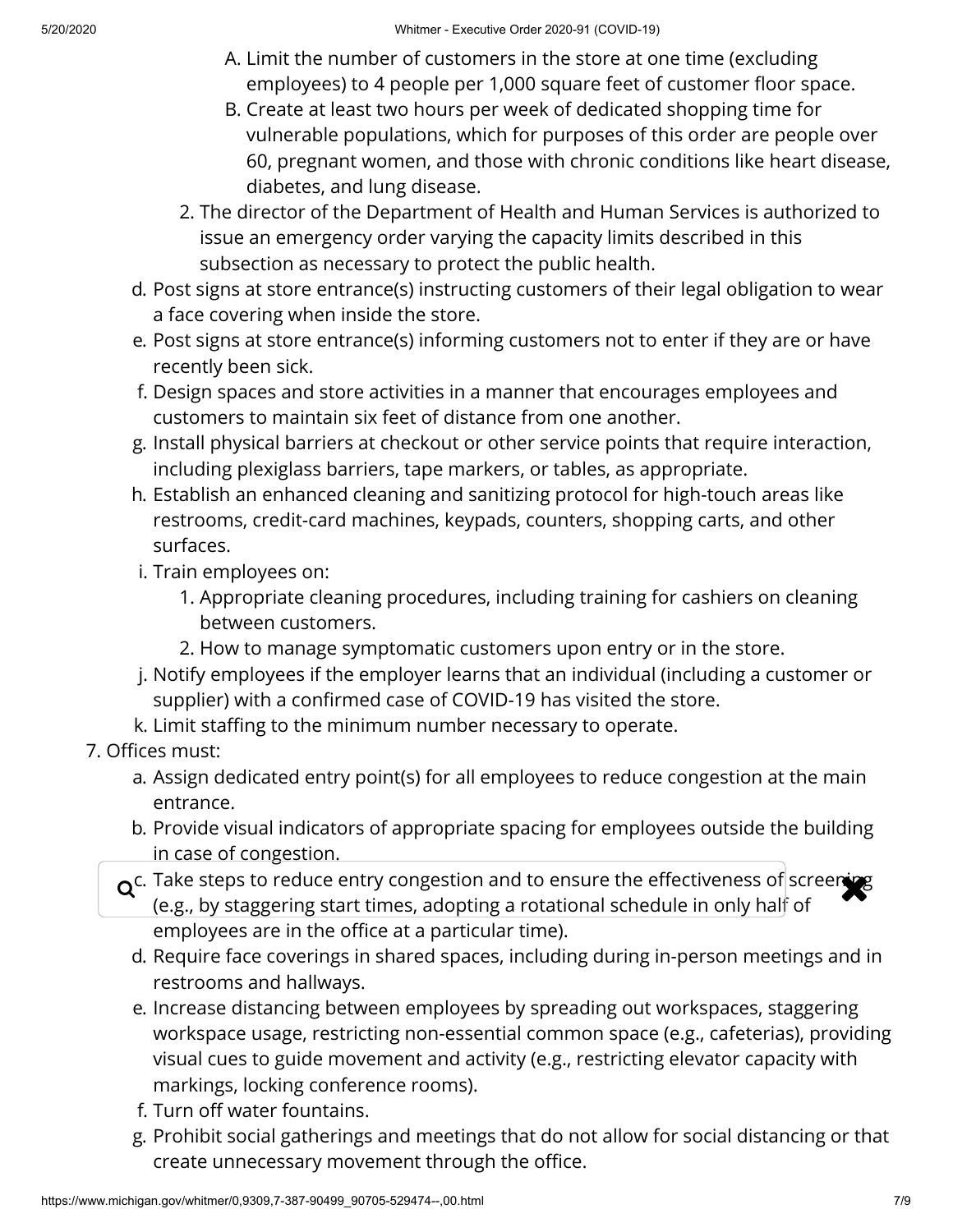- h. Provide disinfecting supplies and require employees wipe down their work stations at least twice daily.
- i. Post signs about the importance of personal hygiene.
- j. Disinfect high-touch surfaces in offices (e.g., whiteboard markers, restrooms, handles) and minimize shared items when possible (e.g., pens, remotes, whiteboards).
- k. Institute cleaning and communications protocols when employees are sent home with symptoms.
- l. Notify employees if the employer learns that an individual (including a customer, supplier, or visitor) with a confirmed case of COVID-19 has visited the office.
- m. Suspend all nonessential visitors.
- n. Restrict all non-essential travel, including in-person conference events.
- 8. Restaurants and bars must:
	- a. Limit capacity to 50% of normal seating.
	- b. Require six feet of separation between parties or groups at different tables or bar tops (e.g., spread tables out, use every other table, remove or put up chairs or barstools that are not in use).
	- c. Create communications material for customers (e.g., signs, pamphlets) to inform them of changes to restaurant or bar practices and to explain the precautions that are being taken to prevent infection.
	- d. Close waiting areas and ask customers to wait in cars for a call when their table is ready.
	- e. Close self-serve food or drink options, such as buffets, salad bars, and drink stations.
	- f. Provide physical guides, such as tape on floors or sidewalks and signage on walls to ensure that customers remain at least six feet apart in any lines.
	- g. Post sign(s) at store entrance(s) informing customers not to enter if they are or have recently been sick.
	- h. Post sign(s) instructing customers to wear face coverings until they get to their table.
	- i. Require hosts and servers to wear face coverings in the dining area.
	- j. Require employees to wear face coverings and gloves in the kitchen area when handling food, consistent with guidelines from the Food and Drug Administration ("FDA").
	- $\alpha^{k}$ . Limit shared items for customers (e.g., condiments, menus) and clean high-contact areas after each customer (e.g., tables, chairs, menus, nayment tools, condiments) areas after each customer (e.g., tables, chairs, menus, payment tools, condiments).
		- l. Train employees on:
			- 1. Appropriate use of personal protective equipment in conjunction with food safety guidelines.
			- 2. Food safety health protocols (e.g., cleaning between customers, especially shared condiments).
			- 3. How to manage symptomatic customers upon entry or in the restaurant.
	- m. Notify employees if the employer learns that an individual (including an employee, customer, or supplier) with a confirmed case of COVID-19 has visited the store.
	- n. Close restaurant immediately if an employee shows multiple symptoms of COVID-19 (fever, atypical shortness of breath, atypical cough) and perform a deep clean,